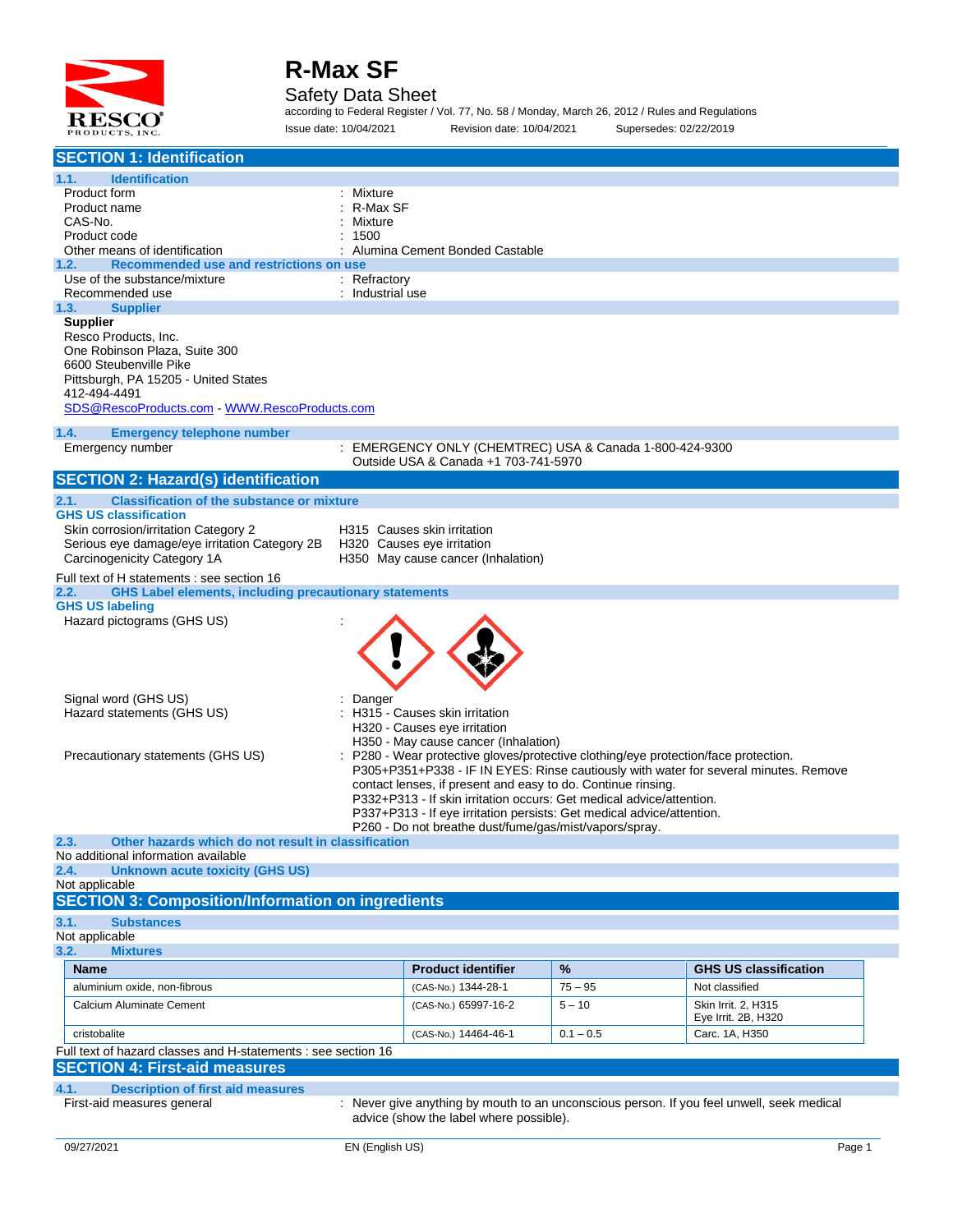Safety Data Sheet

according to Federal Register / Vol. 77, No. 58 / Monday, March 26, 2012 / Rules and Regulations

| First-aid measures after inhalation<br>First-aid measures after skin contact                                                  | : Allow affected person to breathe fresh air. Allow the victim to rest.<br>Gently wash with plenty of soap and water.    |  |  |
|-------------------------------------------------------------------------------------------------------------------------------|--------------------------------------------------------------------------------------------------------------------------|--|--|
| First-aid measures after eye contact                                                                                          | IF IN EYES: Rinse cautiously with water for several minutes. Remove contact lenses, if present                           |  |  |
| and easy to do. Continue rinsing.                                                                                             |                                                                                                                          |  |  |
| : Rinse mouth. Get medical advice/attention if you feel unwell. Do not induce vomiting.<br>First-aid measures after ingestion |                                                                                                                          |  |  |
| Most important symptoms and effects (acute and delayed)<br>4.2.<br>Symptoms/effects after inhalation                          |                                                                                                                          |  |  |
|                                                                                                                               | : May cause cancer by inhalation. Danger of serious damage to health by prolonged exposure<br>through inhalation.        |  |  |
| Symptoms/effects after skin contact<br>Symptoms/effects after eye contact                                                     | Causes skin irritation.<br>Causes eye irritation.                                                                        |  |  |
| Immediate medical attention and special treatment, if necessary<br>4.3.                                                       |                                                                                                                          |  |  |
| No additional information available                                                                                           |                                                                                                                          |  |  |
| <b>SECTION 5: Fire-fighting measures</b>                                                                                      |                                                                                                                          |  |  |
| 5.1.<br>Suitable (and unsuitable) extinguishing media                                                                         |                                                                                                                          |  |  |
| Suitable extinguishing media                                                                                                  | : Use extinguishing media appropriate for surrounding fire.                                                              |  |  |
| Unsuitable extinguishing media                                                                                                | : In case of fire, all extinguishing media allowed.                                                                      |  |  |
| Specific hazards arising from the chemical<br>5.2.<br>Fire hazard                                                             | : Non-flammable.                                                                                                         |  |  |
| Special protective equipment and precautions for fire-fighters<br>5.3.                                                        |                                                                                                                          |  |  |
| Firefighting instructions                                                                                                     | : No specific fire-fighting instructions required.                                                                       |  |  |
| Protection during firefighting                                                                                                | : Do not enter fire area without proper protective equipment, including respiratory protection.                          |  |  |
| <b>SECTION 6: Accidental release measures</b>                                                                                 |                                                                                                                          |  |  |
| 6.1.<br>Personal precautions, protective equipment and emergency procedures                                                   |                                                                                                                          |  |  |
| 6.1.1.<br>For non-emergency personnel                                                                                         |                                                                                                                          |  |  |
| Protective equipment                                                                                                          | : Avoid creating or spreading dust.                                                                                      |  |  |
| 6.1.2.<br>For emergency responders                                                                                            |                                                                                                                          |  |  |
| Protective equipment<br>6.2.<br><b>Environmental precautions</b>                                                              | : Equip cleanup crew with proper protection.                                                                             |  |  |
| Prevent entry to sewers and public waters.                                                                                    |                                                                                                                          |  |  |
| Methods and material for containment and cleaning up<br>6.3.                                                                  |                                                                                                                          |  |  |
| For containment                                                                                                               | : Collect spillage.                                                                                                      |  |  |
| Methods for cleaning up                                                                                                       | : On land, sweep or shovel into suitable containers.                                                                     |  |  |
| <b>Reference to other sections</b><br>6.4.                                                                                    |                                                                                                                          |  |  |
|                                                                                                                               |                                                                                                                          |  |  |
| No additional information available                                                                                           |                                                                                                                          |  |  |
| <b>SECTION 7: Handling and storage</b>                                                                                        |                                                                                                                          |  |  |
| <b>Precautions for safe handling</b><br>7.1.                                                                                  |                                                                                                                          |  |  |
| Precautions for safe handling                                                                                                 | : Do not handle until all safety precautions have been read and understood. Avoid contact with                           |  |  |
|                                                                                                                               | skin and eyes. Do not breathe dust.                                                                                      |  |  |
| Hygiene measures                                                                                                              | Wash hands and other exposed areas with mild soap and water before eating, drinking or<br>smoking and when leaving work. |  |  |
| Conditions for safe storage, including any incompatibilities<br>7.2.                                                          |                                                                                                                          |  |  |
| Storage conditions                                                                                                            | : Store this product in a dry location where it can be protected from the elements.                                      |  |  |
| Incompatible products                                                                                                         | : Strong bases. Strong acids.                                                                                            |  |  |
| <b>SECTION 8: Exposure controls/personal protection</b>                                                                       |                                                                                                                          |  |  |
| 8.1.<br><b>Control parameters</b>                                                                                             |                                                                                                                          |  |  |
| <b>R-Max SF (Mixture)</b>                                                                                                     |                                                                                                                          |  |  |
| No additional information available                                                                                           |                                                                                                                          |  |  |
| aluminium oxide, non-fibrous (1344-28-1)                                                                                      |                                                                                                                          |  |  |
| <b>USA - ACGIH - Occupational Exposure Limits</b>                                                                             |                                                                                                                          |  |  |
|                                                                                                                               |                                                                                                                          |  |  |
| ACGIH TWA (mg/m <sup>3</sup> )                                                                                                | 1 mg/m <sup>3</sup> respirable dust                                                                                      |  |  |
| Calcium Aluminate Cement (65997-16-2)                                                                                         |                                                                                                                          |  |  |
| No additional information available                                                                                           |                                                                                                                          |  |  |
| cristobalite (14464-46-1)                                                                                                     |                                                                                                                          |  |  |
| <b>USA - ACGIH - Occupational Exposure Limits</b>                                                                             |                                                                                                                          |  |  |
| ACGIH TWA (mg/m <sup>3</sup> )                                                                                                | 0.025 mg/m <sup>3</sup> respirable dust                                                                                  |  |  |
| USA - OSHA - Occupational Exposure Limits                                                                                     |                                                                                                                          |  |  |
| OSHA PEL (TWA) (mg/m <sup>3</sup> )                                                                                           | 0.05 mg/m <sup>3</sup> respirable dust                                                                                   |  |  |
|                                                                                                                               |                                                                                                                          |  |  |
| <b>Appropriate engineering controls</b><br>8.2.<br>Appropriate engineering controls                                           | : Provide adequate ventilation to minimize dust concentrations.                                                          |  |  |
| Individual protection measures/Personal protective equipment<br>8.3.<br>Personal protective equipment:                        |                                                                                                                          |  |  |

**Hand protection:**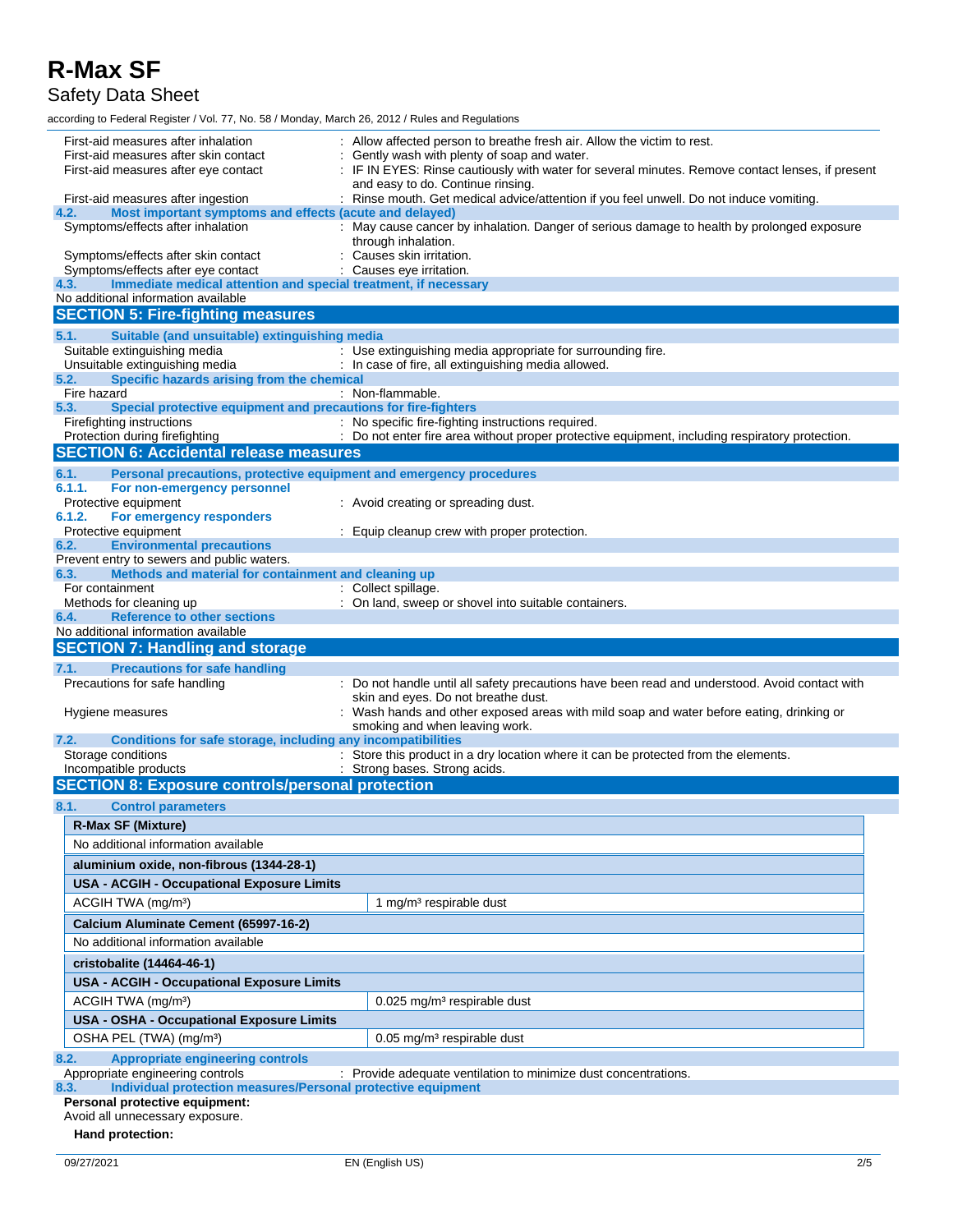### Safety Data Sheet

according to Federal Register / Vol. 77, No. 58 / Monday, March 26, 2012 / Rules and Regulations

| Wear protective gloves.            |
|------------------------------------|
| Eye protection:                    |
| Chemical goggles or safety glasses |
| Skin and body protection:          |
| Wear suitable protective clothing  |
| <b>Respiratory protection:</b>     |
| Wear appropriate mask              |

### **SECTION 9: Physical and chemical properties**

| Information on basic physical and chemical properties<br>9.1. |                                        |
|---------------------------------------------------------------|----------------------------------------|
| Physical state                                                | Solid                                  |
| Appearance<br>Color                                           | Granular mixture.<br>Off-white         |
| Odor                                                          | odorless                               |
| Odor threshold                                                | No data available                      |
| рH                                                            | No data available                      |
| Melting point                                                 | > 2000 °F                              |
| Freezing point                                                | No data available                      |
| Boiling point                                                 | No data available                      |
| Flash point                                                   | No data available                      |
| Relative evaporation rate (butyl acetate=1)                   | No data available                      |
| Flammability (solid, gas)                                     | No data available                      |
| Vapor pressure                                                | No data available                      |
| Relative vapor density at 20 °C                               | No data available                      |
| Relative density                                              | $\approx$ 3                            |
| Solubility                                                    | Slightly soluble in water.             |
| Partition coefficient n-octanol/water (Log Pow)               | No data available                      |
| Auto-ignition temperature                                     | No data available                      |
| Decomposition temperature                                     | No data available                      |
| Viscosity, kinematic<br>Viscosity, dynamic                    | No data available<br>No data available |
| <b>Explosion limits</b>                                       | No data available                      |
| <b>Explosive properties</b>                                   | No data available                      |
| Oxidizing properties                                          | No data available                      |
| 9.2.<br><b>Other information</b>                              |                                        |

### No additional information available **SECTION 10: Stability and reactivity 10.1. Reactivity** Hydraulic setting. **10.2. Chemical stability** Stable under normal conditions. **10.3. Possibility of hazardous reactions** No additional information available **10.4. Conditions to avoid** No additional information available<br>10.5. Incompatible materials **Incompatible materials** No additional information available **10.6. Hazardous decomposition products** No additional information available **SECTION 11: Toxicological information 11.1. Information on toxicological effects** Acute toxicity (oral) <br>
Acute toxicity (dermal) 
<br>  $\overline{a}$  
<br>  $\overline{b}$   $\overline{c}$   $\overline{c}$   $\overline{a}$   $\overline{c}$   $\overline{a}$   $\overline{c}$   $\overline{c}$   $\overline{c}$   $\overline{c}$   $\overline{c}$   $\overline{c}$   $\overline{c}$   $\overline{c}$   $\overline{c}$   $\overline{c}$   $\overline{c}$  Acute toxicity (dermal) <br>
Acute toxicity (inhalation) 
<br>  $\therefore$  Not classified Acute toxicity (inhalation) **aluminium oxide, non-fibrous (1344-28-1)** LD50 oral rat **15900 mg/kg body weight (Equivalent or similar to OECD 401, Rat, Male / female,** Experimental value, Oral) LC50 Inhalation - Rat **7.6 mg/l air (Equivalent or similar to OECD 403, 1 h, Rat, Male, Experimental value, Inhalation** (aerosol)) Skin corrosion/irritation : Causes skin irritation.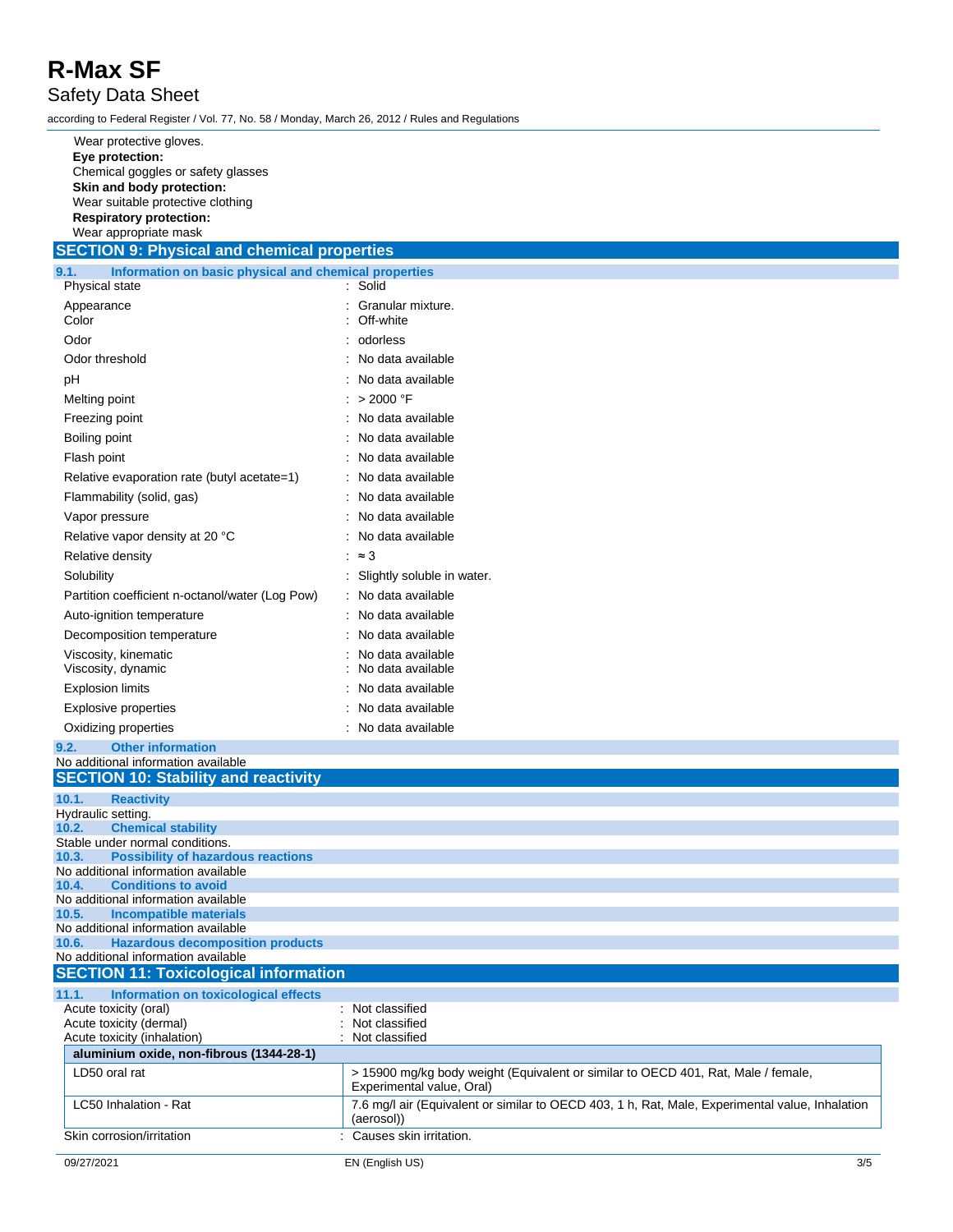### Safety Data Sheet

according to Federal Register / Vol. 77, No. 58 / Monday, March 26, 2012 / Rules and Regulations

| Serious eye damage/irritation<br>Respiratory or skin sensitization<br>Germ cell mutagenicity<br>Carcinogenicity<br>Reproductive toxicity<br>STOT-single exposure<br>STOT-repeated exposure<br>Aspiration hazard<br>Viscosity, kinematic<br>Symptoms/effects after inhalation<br>Symptoms/effects after skin contact<br>Symptoms/effects after eye contact<br><b>SECTION 12: Ecological information</b> | Causes eye irritation.<br>Not classified<br>Not classified<br>May cause cancer (Inhalation).<br>Not classified<br>Not classified<br>Not classified<br>Not classified<br>No data available<br>May cause cancer by inhalation. Danger of serious damage to health by prolonged exposure<br>through inhalation.<br>Causes skin irritation.<br>: Causes eye irritation. |  |  |  |
|--------------------------------------------------------------------------------------------------------------------------------------------------------------------------------------------------------------------------------------------------------------------------------------------------------------------------------------------------------------------------------------------------------|---------------------------------------------------------------------------------------------------------------------------------------------------------------------------------------------------------------------------------------------------------------------------------------------------------------------------------------------------------------------|--|--|--|
| <b>Toxicity</b><br>12.1.                                                                                                                                                                                                                                                                                                                                                                               |                                                                                                                                                                                                                                                                                                                                                                     |  |  |  |
| No additional information available                                                                                                                                                                                                                                                                                                                                                                    |                                                                                                                                                                                                                                                                                                                                                                     |  |  |  |
| 12.2.<br><b>Persistence and degradability</b>                                                                                                                                                                                                                                                                                                                                                          |                                                                                                                                                                                                                                                                                                                                                                     |  |  |  |
| aluminium oxide, non-fibrous (1344-28-1)                                                                                                                                                                                                                                                                                                                                                               |                                                                                                                                                                                                                                                                                                                                                                     |  |  |  |
| Persistence and degradability                                                                                                                                                                                                                                                                                                                                                                          | Not applicable.                                                                                                                                                                                                                                                                                                                                                     |  |  |  |
| Chemical oxygen demand (COD)                                                                                                                                                                                                                                                                                                                                                                           | Not applicable                                                                                                                                                                                                                                                                                                                                                      |  |  |  |
| ThOD                                                                                                                                                                                                                                                                                                                                                                                                   | Not applicable                                                                                                                                                                                                                                                                                                                                                      |  |  |  |
| cristobalite (14464-46-1)                                                                                                                                                                                                                                                                                                                                                                              |                                                                                                                                                                                                                                                                                                                                                                     |  |  |  |
| Persistence and degradability                                                                                                                                                                                                                                                                                                                                                                          | Mineral. Not applicable.                                                                                                                                                                                                                                                                                                                                            |  |  |  |
| Chemical oxygen demand (COD)                                                                                                                                                                                                                                                                                                                                                                           | Not applicable                                                                                                                                                                                                                                                                                                                                                      |  |  |  |
| <b>ThOD</b>                                                                                                                                                                                                                                                                                                                                                                                            | Not applicable                                                                                                                                                                                                                                                                                                                                                      |  |  |  |
| BOD (% of ThOD)                                                                                                                                                                                                                                                                                                                                                                                        | Not applicable                                                                                                                                                                                                                                                                                                                                                      |  |  |  |
| <b>Bioaccumulative potential</b><br>12.3.                                                                                                                                                                                                                                                                                                                                                              |                                                                                                                                                                                                                                                                                                                                                                     |  |  |  |
| aluminium oxide, non-fibrous (1344-28-1)                                                                                                                                                                                                                                                                                                                                                               |                                                                                                                                                                                                                                                                                                                                                                     |  |  |  |
| Bioaccumulative potential                                                                                                                                                                                                                                                                                                                                                                              | No data available.                                                                                                                                                                                                                                                                                                                                                  |  |  |  |
| cristobalite (14464-46-1)                                                                                                                                                                                                                                                                                                                                                                              |                                                                                                                                                                                                                                                                                                                                                                     |  |  |  |
| Bioaccumulative potential                                                                                                                                                                                                                                                                                                                                                                              | No data available.                                                                                                                                                                                                                                                                                                                                                  |  |  |  |
|                                                                                                                                                                                                                                                                                                                                                                                                        |                                                                                                                                                                                                                                                                                                                                                                     |  |  |  |
| 12.4.<br><b>Mobility in soil</b>                                                                                                                                                                                                                                                                                                                                                                       |                                                                                                                                                                                                                                                                                                                                                                     |  |  |  |
| aluminium oxide, non-fibrous (1344-28-1)                                                                                                                                                                                                                                                                                                                                                               |                                                                                                                                                                                                                                                                                                                                                                     |  |  |  |
| Ecology - soil                                                                                                                                                                                                                                                                                                                                                                                         | No data available.                                                                                                                                                                                                                                                                                                                                                  |  |  |  |
| cristobalite (14464-46-1)                                                                                                                                                                                                                                                                                                                                                                              |                                                                                                                                                                                                                                                                                                                                                                     |  |  |  |
| Ecology - soil                                                                                                                                                                                                                                                                                                                                                                                         | No data available.                                                                                                                                                                                                                                                                                                                                                  |  |  |  |
| <b>Other adverse effects</b><br>12.5.                                                                                                                                                                                                                                                                                                                                                                  |                                                                                                                                                                                                                                                                                                                                                                     |  |  |  |
| No additional information available                                                                                                                                                                                                                                                                                                                                                                    |                                                                                                                                                                                                                                                                                                                                                                     |  |  |  |
| <b>SECTION 13: Disposal considerations</b>                                                                                                                                                                                                                                                                                                                                                             |                                                                                                                                                                                                                                                                                                                                                                     |  |  |  |
| <b>Disposal methods</b><br>13.1.                                                                                                                                                                                                                                                                                                                                                                       |                                                                                                                                                                                                                                                                                                                                                                     |  |  |  |
| Product/Packaging disposal recommendations                                                                                                                                                                                                                                                                                                                                                             | : Do not discharge into the sewer.                                                                                                                                                                                                                                                                                                                                  |  |  |  |
| <b>SECTION 14: Transport information</b><br><b>Department of Transportation (DOT)</b>                                                                                                                                                                                                                                                                                                                  |                                                                                                                                                                                                                                                                                                                                                                     |  |  |  |
| In accordance with DOT                                                                                                                                                                                                                                                                                                                                                                                 |                                                                                                                                                                                                                                                                                                                                                                     |  |  |  |
| Not regulated                                                                                                                                                                                                                                                                                                                                                                                          |                                                                                                                                                                                                                                                                                                                                                                     |  |  |  |
| <b>Transportation of Dangerous Goods</b>                                                                                                                                                                                                                                                                                                                                                               |                                                                                                                                                                                                                                                                                                                                                                     |  |  |  |
| Not regulated                                                                                                                                                                                                                                                                                                                                                                                          |                                                                                                                                                                                                                                                                                                                                                                     |  |  |  |
| <b>Transport by sea</b><br>Not regulated                                                                                                                                                                                                                                                                                                                                                               |                                                                                                                                                                                                                                                                                                                                                                     |  |  |  |
| <b>Air transport</b>                                                                                                                                                                                                                                                                                                                                                                                   |                                                                                                                                                                                                                                                                                                                                                                     |  |  |  |
| Not regulated                                                                                                                                                                                                                                                                                                                                                                                          |                                                                                                                                                                                                                                                                                                                                                                     |  |  |  |
| <b>SECTION 15: Regulatory information</b>                                                                                                                                                                                                                                                                                                                                                              |                                                                                                                                                                                                                                                                                                                                                                     |  |  |  |
| <b>15.1. US Federal regulations</b>                                                                                                                                                                                                                                                                                                                                                                    |                                                                                                                                                                                                                                                                                                                                                                     |  |  |  |
| <b>R-Max SF (Mixture)</b>                                                                                                                                                                                                                                                                                                                                                                              |                                                                                                                                                                                                                                                                                                                                                                     |  |  |  |
| Substances Control Act (TSCA) inventory                                                                                                                                                                                                                                                                                                                                                                | All components of this product are present and listed as Active on the United States Environmental Protection Agency Toxic                                                                                                                                                                                                                                          |  |  |  |
| aluminium oxide, non-fibrous (1344-28-1)                                                                                                                                                                                                                                                                                                                                                               |                                                                                                                                                                                                                                                                                                                                                                     |  |  |  |
| Not subject to reporting requirements of the United States SARA Section 313                                                                                                                                                                                                                                                                                                                            |                                                                                                                                                                                                                                                                                                                                                                     |  |  |  |